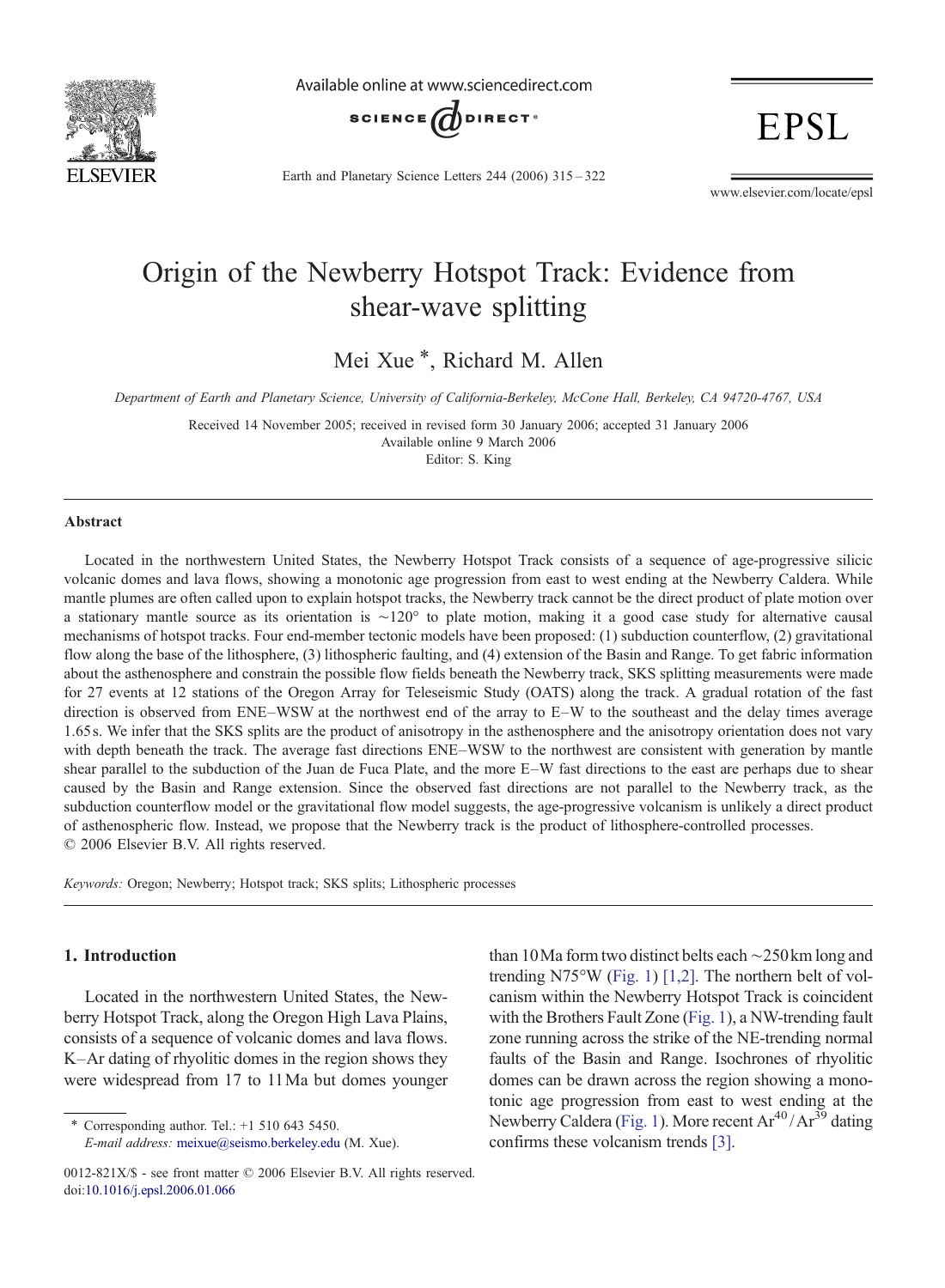<span id="page-1-0"></span>

Fig. 1. Tectonic map for the study region. The age-progressive volcanic products of the Newberry and Yellowstone hotspots are shown in black. Both initiate in the region of the McDermitt Caldera (MC). Age contours of initial rhyolitic volcanism along the Newberry track are shown in 1Ma increments extending to the Newberry Caldera (NC) [\[3\].](#page-6-0) Major rhyolitic caldera centers from Owyhee Plateau (OP) along the Yellowstone track are shown with age in Ma extending to the Yellowstone Caldera (YC) [\[5\]](#page-6-0). Dike swarms associated with the ∼17Ma basaltic outpourings are shown in gray: Chief Joseph Dike Swarm (CJDS), Steens Basalt (SB), and Northern Nevada Rift Zone (NNRZ) [\[4,7\]](#page-6-0). Strike-slip fault zones across Oregon are shown in gray lines [\[48\].](#page-7-0) Twelve stations used in this study are shown as white squares, numbered from OT01 at the west end to OT12 at the east end. Plate motions are shown as white arrows.

The northwest-trending Newberry track crudely mirrors the better-known Yellowstone Hotspot Track, which is associated with northeastward migration of silicic volcanism along the Eastern Snake River Plain ending at the Yellowstone Caldera (Fig. 1) [\[2,4,5\].](#page-6-0) Initiation of the Newberry–Yellowstone hotspots occurred near the region of the McDermitt Caldera in northern Nevada and is coincident with outpouring of the Columbia River basalts at ∼17Ma [\[2\].](#page-6-0) The Columbia River basalts extend throughout eastern Oregon, eastern Washington, and western Idaho, and are a series of flows with ages 17–6Ma, although primarily 17–14Ma [\[2,4,6\].](#page-6-0) The conduits for these flows lie along a NSoriented trend, north of the McDermitt Caldera and a similar NS-oriented trend of magmatism occurs southward along the northern Nevada rift zone (Fig. 1) [\[7\].](#page-6-0)

Although both tracks are located on the North American Plate, the Yellowstone track is parallel to the absolute plate motion, while the Newberry trend is oblique to it. The Yellowstone track has been commonly considered as the result of a mantle plume [\[5,8,9\]](#page-6-0). This interpretation is consistent with the associated gravity high, topographic high, high heat flow, and geochemical signature, which are characteristic of many hotspots. Yet, despite these features, evidence for an upwelling conduit through the upper mantle beneath Yellowstone remains unclear and the debate continues as to whether a mantle plume is the origin  $[3,10-15]$  $[3,10-15]$ . The Newberry hotspot is far less studied than Yellowstone and many of its characteristics have yet to be quantified, such as its source, its causal mechanism, and its relation to the Yellowstone track. While the Newberry Hotspot Track is also associated with bimodal age-progressive volcanism, high topography and high heat flow [\[2,3,16\],](#page-6-0) it cannot be the direct product of a stationary deep mantle plume or any other stationary source, as the hotspot path is northwesterly at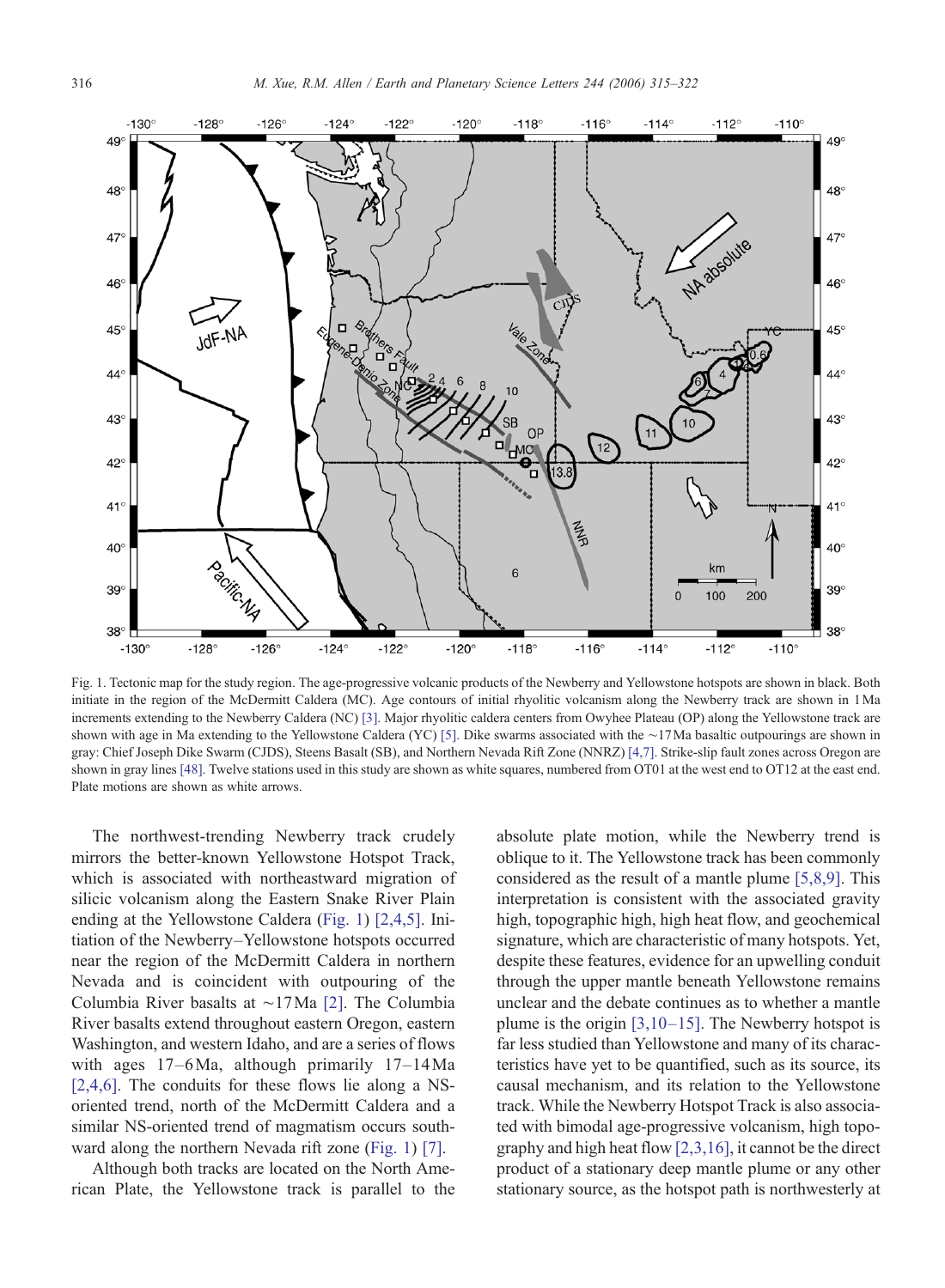<span id="page-2-0"></span>∼120° to plate motion. Geochemical analyses of Newberry are also limited, but the high <sup>3</sup>He/<sup>4</sup>He ratios often associated with mantle plumes are lacking. Instead there are notable enrichments in Ba, Sr, and Pb, compared with that of mid-ocean ridge basalts, consistent with a subduction component in the source [\[17\].](#page-6-0)

#### 2. Tectonic models proposed

Four end-member tectonic models have been proposed for the formation of the Newberry Hotspot Track: (1) subduction counterflow. Counterflow associated with the subduction of the Juan de Fuca Plate beneath North America draws material westward across the base of the continental lithosphere [\[3,10,17,18\]](#page-6-0). (2) Gravitational flow along lithospheric topography. Westward flow associated with topography change on the base of the lithosphere. Possible sources of topography include the edge of the craton and the Yellowstone "plume" head or its residuum [\[3,10,17\]](#page-6-0). (3) Lithospheric faulting. Progressive faulting in the lithosphere, initiating near the McDermitt Caldera [\[19](#page-6-0)–21]. (4) The extension of the Basin and Range. The enhanced extension at the northern margin of the Basin and Range that propagated with extensional widening of the province [\[2,11\].](#page-6-0)

If the Newberry track is a product of asthenospheric processes as model 1 and/or 2 propose, then astheno-

spheric flow is expected along the length of the hotspot track. Alternatively, if lithospheric processes as proposed by model 3 and/or 4 are responsible for the hotspot track, asthenospheric flow along the hotspot is not required. SKS splits can provide fabric information about the asthenosphere, which constrains the possible flow fields beneath the Newberry Hotspot Track and discriminates between these models.

#### 3. Shear-wave splits

Data were collected from the Oregon Array for Teleseismic Study (OATS). The OATS array includes eleven 3-component broadband seismic stations (Guralp CMG-3ESPD) with average station spacing of 50km, which were installed in May 2003 and will operate till May 2006. The permanent station COR at Corvallis represents a twelfth station. The array extends from the McDermitt Caldera to the southeast along the Newberry track, past the Newberry Caldera, over the High Cascades and on to the coast within ∼100km of the trench [\(Figs. 1 and 2](#page-1-0)).

Using data from the first one and half years of the OATS deployment, teleseismic events with magnitude equal or greater than 6.3 and epicentral distances greater than 85° were carefully examined. A total of 27 events provide clear SKS or SKKS phases (Fig. 2 inset). A low-



Fig. 2. Splitting results across Oregon. The thick gray line indicates the result after stacking all useful events at each station. The line orientation gives the fast splitting direction, and its length is linearly proportional to the splitting time. The thin black crosses indicate null results. Inset: distribution of the 27 events used in the SKS splitting study, where the black dots indicate the locations of earthquakes.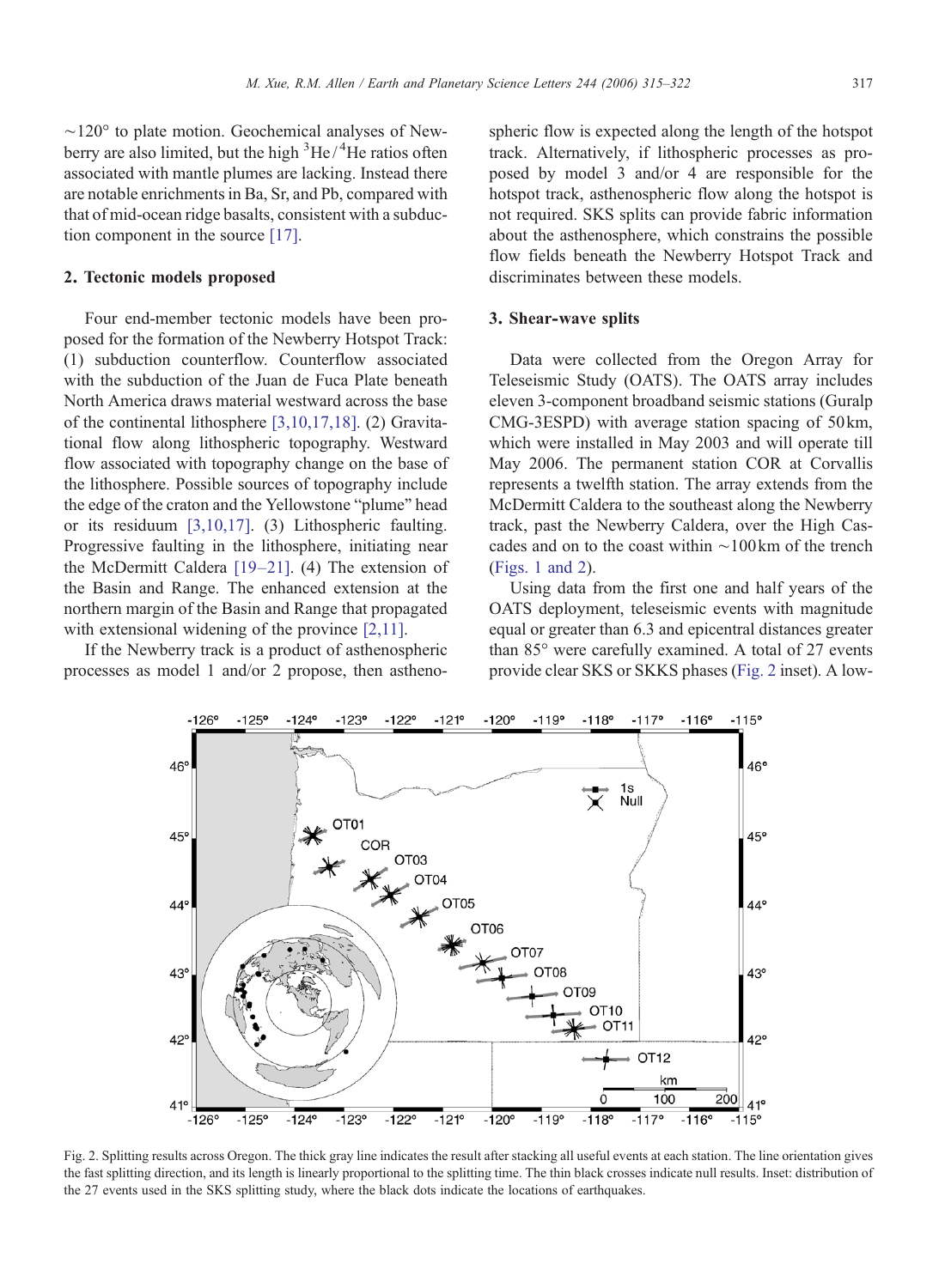pass filter at 10s was applied to reduce microseismic noise before making splitting measurements. Splitting parameters were determined by minimizing the tangential energy of SKS or SKKS arrivals [\[22\].](#page-6-0) As a quality control, events were discarded if their splitting parameters have errors greater than 1s in splitting time  $\delta t$ and/or greater than 22.5° in fast direction  $\phi$  at the 95% confidence level. Average splitting parameters at each station were then determined through a stacking procedure [\[23\]](#page-6-0) and are shown in [Fig. 2](#page-2-0). The station-averaged fast directions for the OATS array show a gradual rotation from ENE–WSW at the northwest end of the array to E–W to the southeast and the delay times average 1.65 s.

The splitting fast directions  $\phi$  for individual events from different event back azimuths show small variations at each station, suggesting a relatively simple anisotropy orientation beneath the array. Splitting times  $\delta t$  show more variation scattered around the stacked splitting time at each station. Fig. 3a and b gives an example of the splitting parameters of  $\phi$  and  $\delta t$  as a function of event back azimuth at station OT09. Neither  $\phi$  nor  $\delta t$  show a  $\pi/2$  periodicity as a function of event back azimuth, which would be expected if there were two-layers of anisotropy [\[24,25\]](#page-6-0). Instead, the fast directions do not vary with event back azimuth suggesting orientation of anisotropy does not vary with depth. The scatter of  $\delta t$  versus event back azimuth may indicate either thickness variations of anisotropic layers, incidence angle variations, or errors in splitting measurements. The latter is likely more influential as splitting times measured for different events from similar back azimuths also show some variation. Null results were

also observed at all 12 stations when the event back azimuth was parallel or perpendicular to the fast direction determined from other events at the same station [\(Fig. 2](#page-2-0)). The combination of null observations and wellresolved fast directions from other events at the same station indicates that a single layer of anisotropy dominates the splitting observations. Low-pass filtering of the SKS waveforms, and errors in splitting measurements, limit our ability to detect small variations of splitting parameters that would result from the presence of thin layer of anisotropy. However, such small structures, if they exist would be small compared with the likely thickness of a layer necessary to generate ∼1.6 s delays. Accordingly, we interpret our splitting results in terms of a single layer of anisotropy beneath the Newberry track.

As the globally averaged crustal contribution to the SKS splitting is small with an average value of 0.2s [\[26\],](#page-6-0) crustal anisotropy is absent in the adjacent Eastern Snake River Plain [\[27\],](#page-6-0) and we see evidence for one layer of anisotropy only, it is unlikely that the crust is contributing significantly to our observations along the Newberry track. Since anisotropy in the lower mantle and transition zone is typically less than 0.2s [\[26,28](#page-6-0)–30], the upper mantle is the most important source of our anisotropic signal. Given that the lithosphere is thin beneath the array [\[31](#page-6-0)–33], the observed splits are most likely from an asthenospheric source. This interpretation is consistent with previous studies in the Pacific Northwest [\[33](#page-6-0)–36].

Although high stress plus enriched water content or melt-rich layers can cause a 90° rotation of the fast axis of olivine with respect to strain [\[37,38\]](#page-7-0), these conditions are uncommon in natural environments [\[39](#page-7-0)–41]. Along the



Fig. 3. Splitting parameters (a) the fast splitting direction and (b) the splitting time as a function of event back azimuth for station OT09. Black dots and vertical solid lines indicate splitting parameters and corresponding uncertainties, respectively. Circles connected by dot lines indicate two candidate fast directions for null results. Horizontal gray bars illustrate the best-fit  $\phi$  and  $\delta t$  calculated from stacking all splitting observations at OT09.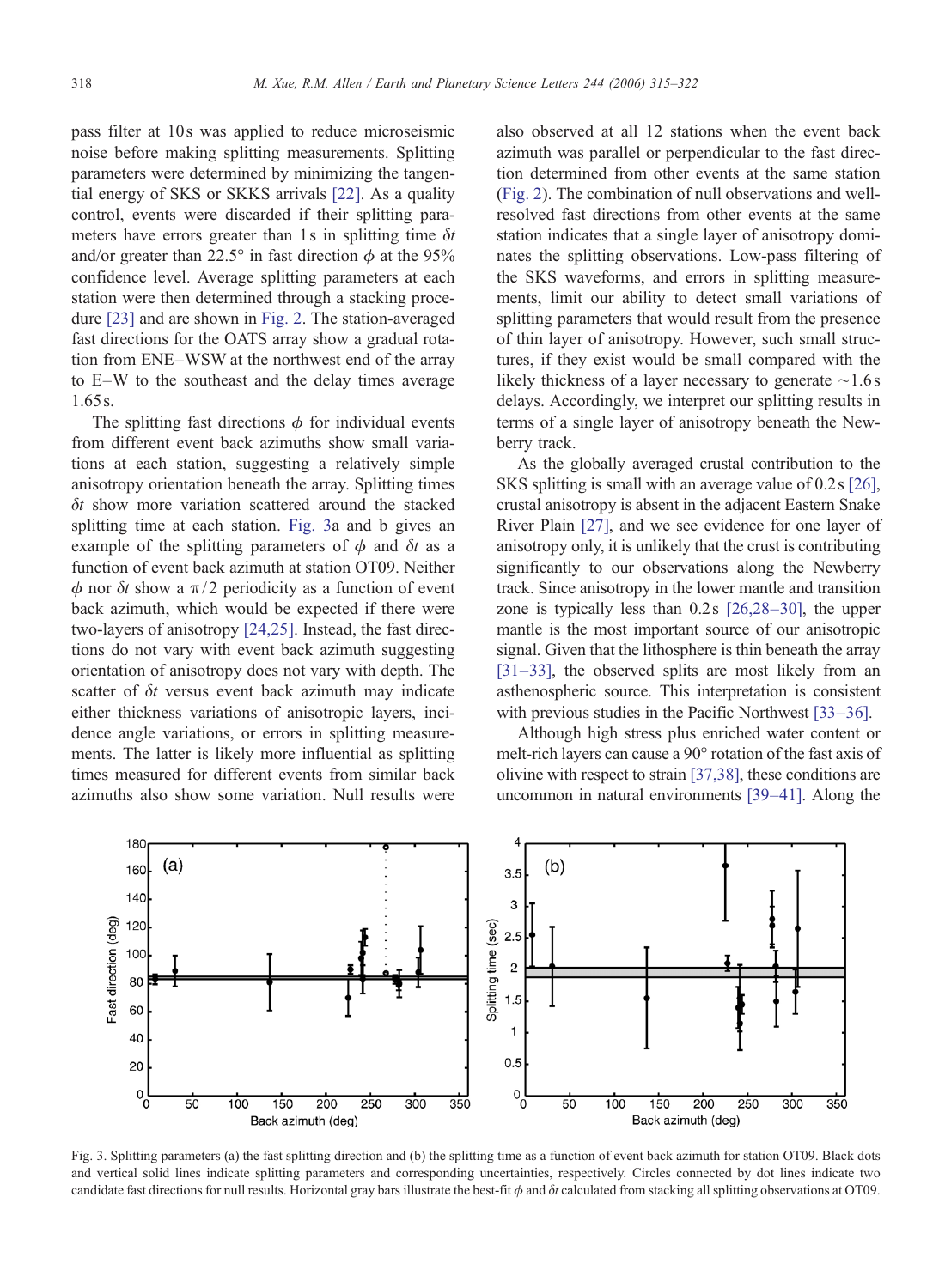

Fig. 4. Oregon splits shown in regional context. Oregon splits are plotted as thick black lines; other measured splits are shown with thin, solid lines; and null splits are plotted as short light gray lines [33–36,44–[47,53,54\]](#page-6-0).

OATS array, if such conditions exist, they are most likely at the NW end, which is adjacent to the trench where the subducting slab may introduce water and increase the stress level. However, the influence of the subduction zone on the asthenosphere would not extend beneath the entire array to the SE. Considering the similarity of the fast directions observed along the OATS array from the NW to the SE, and also the consistency with regional results further inland to the east (Fig. 4), it is unlikely that subduction is causing a 90° rotation of the fast axis with respect to the flow direction. We therefore interpret our observed fast directions as aligned with the mantle flow direction [\[30,42,43\]](#page-6-0).

## 4. Discussion

The observed fast directions along the Newberry Hotspot Track are consistent with the contiguous regional pattern of anisotropy (Fig. 4). The ENE–WSW fast direction of OATS adjacent to the coast is consistent with splitting observations from other studies west of the Cascades and parallel to the subduction direction of the Juan de Fuca Plate [44–[47\]](#page-7-0). The fast direction rotates to E–W inland along the OATS array consistent with observations in the Western Snake River Plain [\[35\].](#page-6-0)

Further east, uniform southwest orientation of SKS splits has been observed in Yellowstone and the Eastern Snake River Plain, and has been interpreted as a single asthenospheric layer of anisotropy due to the southwesterly motion of North American Plate [\[33,34,36,46\].](#page-6-0)

Our uniform splitting orientations suggest a relatively simple anisotropic structure beneath the OATS array, and they are not parallel to the absolute plate motion of the North American Plate, as observed to the east around Yellowstone and the Eastern Snake River Plain [\[33,34,36,46\]](#page-6-0). Our splitting orientations are generally parallel to the subduction direction of the Juan de Fuca Plate west of the Cascades, and more E–W to stations east of OT05, which marks the west boundary of Basin and Range extension. Therefore, the E–W orientation of fast axes may reflect west-directed Basin and Range extension, which is generally E–W to NW– SE [\[2\].](#page-6-0) However, we should be aware of that there may be a more complex interaction, and other tectonic processes, such as the flow associated with the subduction of the Gorda slab, Oregon's clockwise rotation, and the influence of nearby Pacific–North America shear or slab roll back, etc., may generate or contribute to the observed anisotropy pattern, which are beyond what our data can constrain.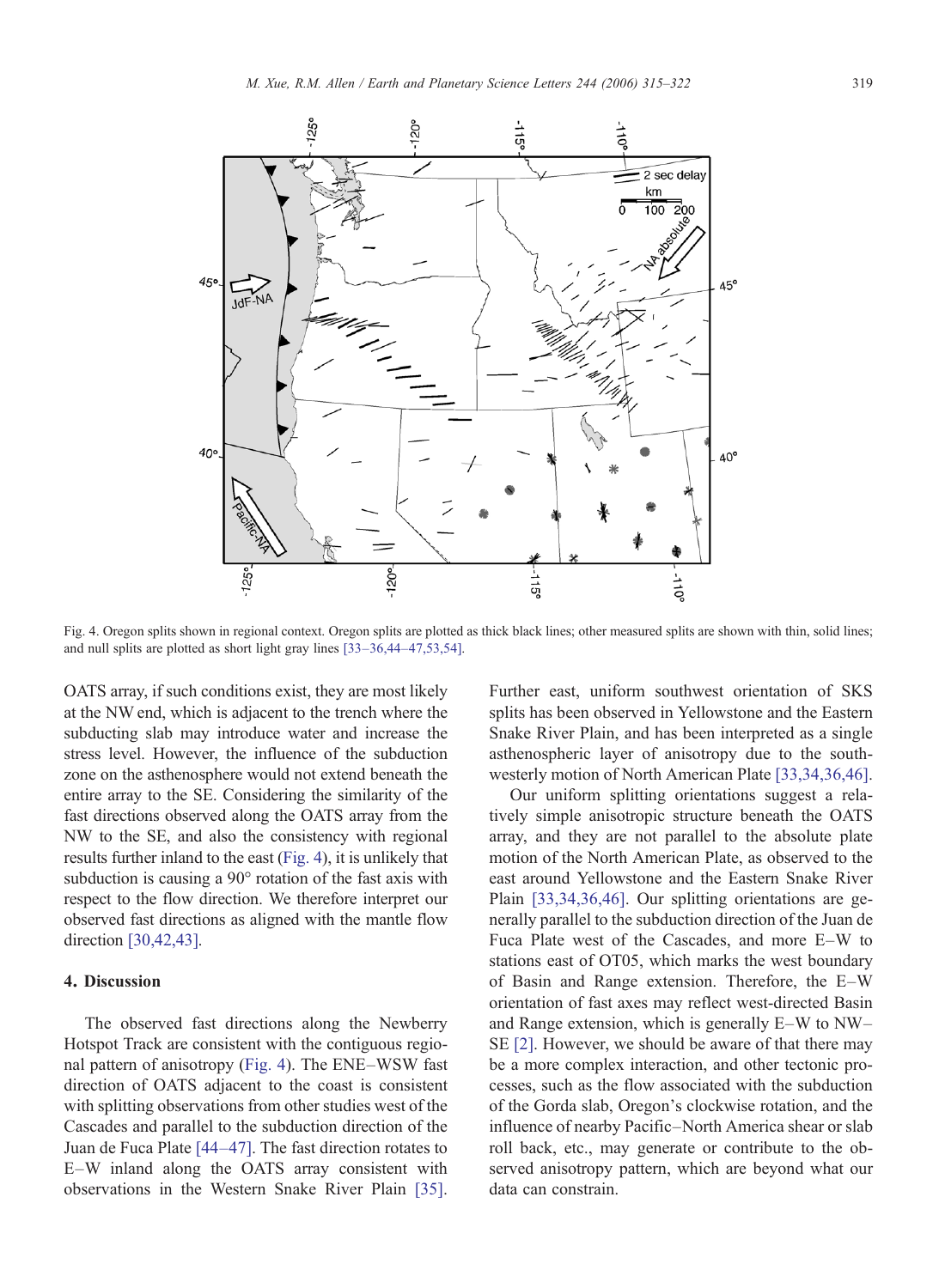The first order observation is that the orientation of fast axes along the OATS array are not aligned with the Newberry Hotspot Track, indicating that either the splits are not sensitive to mantle flow oriented along the track or the track is not the product of asthenospheric flow. We prefer the second explanation as our SKS splits show that the orientation of fast axes do not vary with depth. If the Newberry track was the product of asthenosphere flow moving northwest across Oregon, as the subduction counterflow model or the gravitational flow model suggests, we would expect fast splitting directions parallel to the track. Instead our splitting orientations are generally parallel to Juan de Fuca Plate subduction and fit into a much broader regional picture. Given these preliminary observations we suggest that the progressive volcanism across Oregon is more likely a product of lithospherecontrolled processes.

Propagation of lithospheric faulting [19–[21\]](#page-6-0) and the extension of Basin and Range [\[2,11\]](#page-6-0) are two candidate lithospheric processes which have been suggested as responsible for the formation of the Newberry Hotspot Track. Oregon has several NW-trending strike-slip faults oriented parallel to the trend of the Newberry track ([Fig.](#page-1-0) [1](#page-1-0)). The Brothers Fault Zone is coincident with the northern belt of volcanism within the Newberry track, and has been interpreted as the northern termination of the Basin and Range accommodating the right-lateral, strike-slip motion between areas of significant extension to the south and areas of much less extension to the north [\[2,48,49\].](#page-6-0) The transcurrent motion is accommodated by short, small offset, and NE-trending normal faults arranged en echelon to the NW-trending Brothers Fault Zone [\[50\]](#page-7-0). Field relations show that extension of these faults is coeval with the eruption of relatively young basalts [\[18\],](#page-6-0) leading to the interpretation that extensional/transtensional deformation is facilitating the Newberry volcanic progression [\[20\]](#page-6-0). However, new field evidence suggests that the faulting has not propagated across the province in the time frame of migrating volcanism, but rather has occurred throughout the province since at least 7.5 Ma [\[3,17\].](#page-6-0)

Alternatively, the extension of Basin and Range has been proposed as the cause of the Newberry track [\[2,11\].](#page-6-0) In this scenario, the interaction of the North American, Pacific, and Farallon plates formed two separate transform zones between the Pacific and North American plates, separated by the remnant subduction of Farallon Plate (i.e. the Juan de Fuca Plate) beneath North American Plate. By 17Ma, the remnant subduction zone became so short due to the migrating triple junction of these three plates and the two transform zones became partially coupled. This coupling produced an E–W to

NW–SE extension within part of the North American Plate with an axis parallel to the continental margin through the present Great Basin to the Columbia Plateau. This extension initiated a melting anomaly along the western margin of the Archean craton, forming the kernel from which both the Yellowstone hotspot and the Newberry melting anomaly could propagate. As the central extending region approached a stable configuration, active extension and basaltic magma generation became increasingly concentrated outward toward the margins. The extension was further enhanced where the extending margin intersected the transform boundary with thicker, cooler, more rigid lithosphere to the north. The enhanced extension at the north margin of the extending and thinning lithosphere produced crustal melting at the western side of the melting kernel, and which propagated northwestward with extensional widening to form the Newberry Hotspot Track. While this model is consistent with previous estimates of ∼10– 35% extension across the Great Basin during the past  $~\sim$ 17Ma [\[2,51\],](#page-6-0) Jordan [2005] argues that the deformation in the High Lava Plain was minor, probably about 1% extension over ∼8m.y., insufficient to drive a magmatic system by adiabatic decompression.

# 5. Conclusion

SKS splitting observations across Oregon suggest a simple pattern of anisotropy which varies smoothly across the region. We infer a single layer of anisotropy beneath the Newberry Hotspot Track that is most likely in the asthenosphere. The fast directions are oriented ENE–WSW to the west of the Cascades which is consistent with mantle shear parallel to subduction of the Juan de Fuca Plate. To the east, fast directions are more E–W, perhaps due to shear caused by Basin and Range. Since the observed fast directions are not parallel to the Newberry track, it is unlikely that asthenospheric flow is responsible for the age-progression volcanism. Instead, we suggest the Newberry track is the product of a lithosphere-controlled process. While progressive lithospheric faulting and the extension of Basin and Range have also been called upon to explain the formation of the Newberry track previously, supporting field evidence is still lacking.

## Acknowledgments

This work was supported by the Graduate School of the University of Wisconsin – Madison, the University of California – Berkeley, and the NSF (EAR-0539987). Helpful reviews were provided by Eugene Humphreys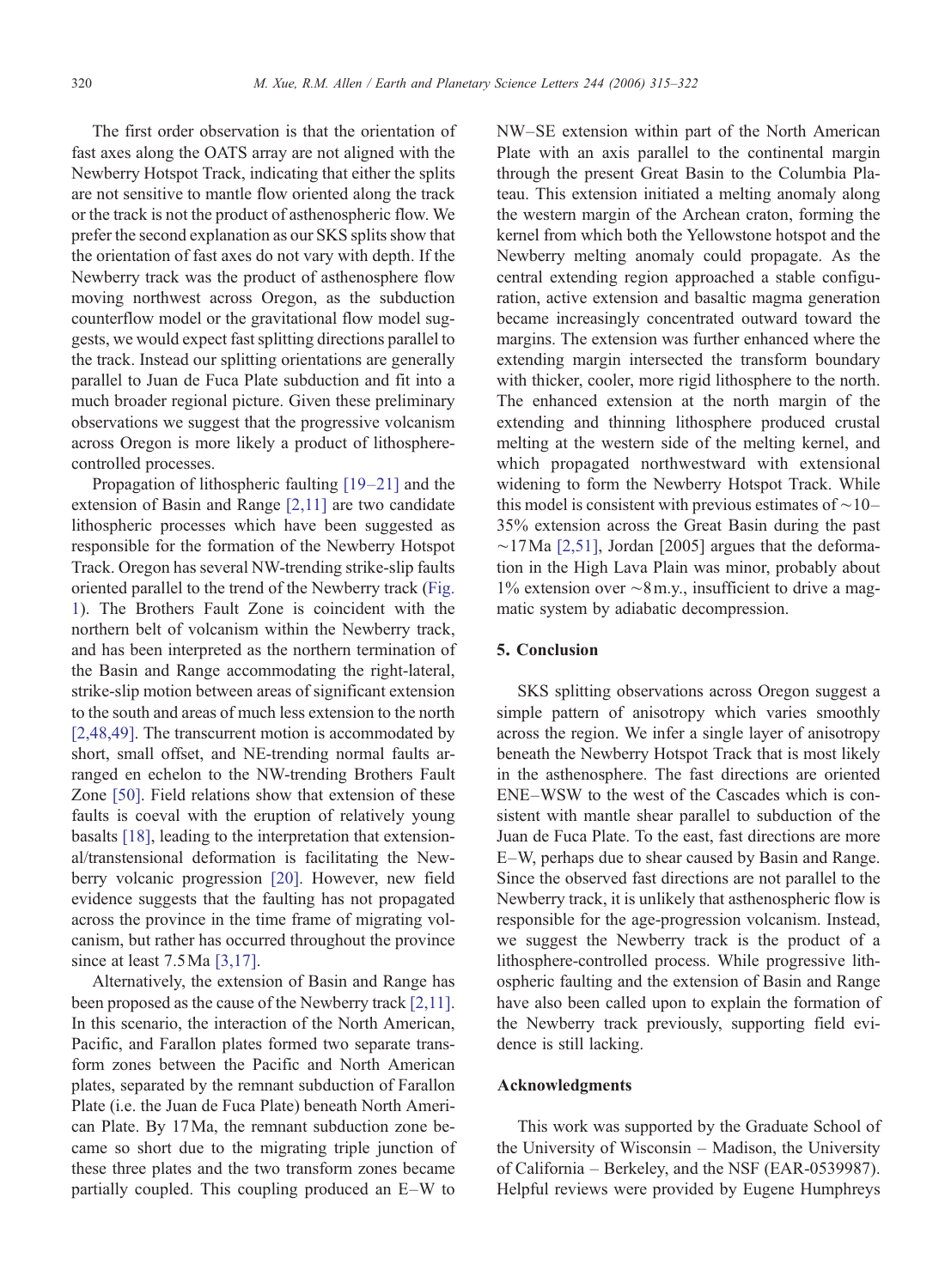<span id="page-6-0"></span>and an anonymous reviewer. We thank Cecily J. Wolf and Paul G. Silver for their shear-wave splitting codes. The figures were produced with SAC and GMT [\[52\]](#page-7-0).

### References

- [1] N.S. Macleod, G.W. Walker, E.H. McKee, Geothermal significance of eastward increase in age of upper Cenozoic rhyolitic domes, Second United Nations Symposium on the Development and use of Geothermal Resources, U.S. Government Printing Office, Washington D.C., 1976, pp. 465–474.
- [2] R.L. Christiansen, E.H. McKee, Late Cenozoic volcanic and tectonic evolution of the Great Basin and the Columbia intermontane regions, in: R.B. Smith, G.P. Eaton (Eds.), Cenozoic Tectonics and Regional Geophysics of the Western Cordillera, vol. 152, Geological Society of America Memoir, Boulder, Colorado, 1978, pp. 283–311.
- [3] B.T. Jordan, A.L. Grunder, R.A. Duncan, A.L. Deino, Geochronology of age-progressive volcanism of the Oregon High Lava Plains: implications for the plume interpretation of Yellowstone, Journal of Geophysical Research 109 (2004), [doi:10.1029/](http://dx.doi.org/10.1029/2003JB002776) 2003JB002776.
- [4] R.L. Christiansen, R.S. Yeats, Post-Laramide geology of the U.S. Cordilleran region, in: B.C. Burchfiel, P.W. Lipman, M.L. Zoback (Eds.), The Cordilleran Orogen: Conterminous U.S. G-3, Geological Society of America, Boulder, Colorado, 1992, pp. 261–406.
- [5] K.L. Pierce, W.J. Morgan, The track of the Yellowstone hotspot: volcanism, faulting, and uplift, in: P.K. Link, M.A. Kuntz, P.L.B. (Eds.), Regional Geology of Eastern Idaho and Western Wyoming, vol. 179, Geological Society of America Memoir, 1992, pp. 1–53.
- [6] N.D. Watkins, A.K. Baksi, Magnetostratigraphy and oroclinal folding of Columbia-River, Steens, and Owyhee Basalts in Oregon, Washington, and Idaho, American Journal of Science 274 (1974) 148–189.
- [7] V.E. Camp, M.E. Ross, Mantle dynamics and genesis of mafic magmatism in the intermontane Pacific Northwest, Journal of Geophysical Research-Solid Earth 109 (2004).
- [8] A.D. Brandon, G.G. Goles, A Miocene subcontinental plume in the Pacific Northwest — geochemical evidence, Earth and Planetary Science Letters 88 (1988) 273–283.
- [9] R.B. Smith, L.W. Braile, The Yellowstone hotspot, Journal of Volcanology and Geothermal Research 61 (1994) 121–187.
- [10] E.D. Humphreys, K.G. Dueker, D.L. Schutt, R.B. Smith, Beneath Yellowstone: evaluating plume and nonplume models using teleseismic images of the upper mantle, GSA Today 10  $(2000)$  1–7
- [11] R.L. Christiansen, G.R. Foulger, J.R. Evans, Upper-mantle origin of the Yellowstone hotspot, Geological Society of America Bulletin 114 (2002) 1245–1256.
- [12] J. Ritsema, R.M. Allen, The elusive mantle plume, Earth and Planetary Science Letters 207 (2003) 1–12.
- [13] J. Crosswhite, E. Humphreys, Origins of the Yellowstone hotspot and implications to western U.S. tectonics, EOS, Trans. Am. geophys. Un., Fall meet. Suppl., vol. 85, 2004, pp. S13B–S1046, Abstract.
- [14] R. Montelli, G. Nolet, F.A. Dahlen, G. Masters, E.R. Engdahl, S.H. Hung, Finite-frequency tomography reveals a variety of plumes in the mantle, Science 303 (2004) 338–343.
- [15] H.Y. Yuan, K. Dueker, Teleseismic P-wave tomogram of the Yellowstone plume, Geophysical Research Letters 32 (2005).
- [16] E.D. Humphreys, K.G. Dueker, Physical state of the western United-States upper-mantle, Journal of Geophysical Research-Solid Earth 99 (1994) 9635–9650.
- [17] B.T. Jordan, Age-progressive volcanism of the Oregon High Lava Plains: overview and evaluation of tectonic models, in: G.R. Foulger, J.H. Natland, D.C. Presnall, D.L. Anderson (Eds.), Plates, Plumes, and Paradigms, Geological Society of America Special Paper, vol. 388, 2005, pp. 503–515.
- [18] D.S. Draper, Late Cenozoic bimodal magmatism in the Northern Basin and Range Province of southeastern Oregon, Journal of Volcanology and Geothermal Research 47 (1991) 299–328.
- [19] R.B. Smith, Intraplate tectonics of western North-American plate, Tectonophysics 37 (1977) 323–336.
- [20] K.L. Pierce, L.A. Morgan, R.W. Saltus, Yellowstone plume head: postulated tectonic relations to the Vancouver slab, continental boundaries and climate, U.S. Geological Survey Open-File Report 2000-498, 2000, p. 39.
- [21] S. Rocchi, F. Storti, V.G. Di, F. Rossetti, Intraplate strike-slip tectonics as an alternative to mantle plume activity, in: F. Salvini (Ed.), Intraplate strike-slip deformation belts, Geological Society of London, London, United Kingdom, 2003.
- [22] P.G. Silver, W.W. Chan, Shear-wave splitting and subcontinental mantle deformation, Journal of Geophysical Research-Solid Earth 96 (1991) 16429–16454.
- [23] C.J. Wolfe, P.G. Silver, Seismic anisotropy of oceanic upper mantle: shear wave splitting methodologies and observations, Journal of Geophysical Research-Solid Earth 103 (1998) 2791–2791.
- [24] P.G. Silver, M.K. Savage, The interpretation of shear-wave splitting parameters in the presence of 2 anisotropic layers, Geophysical Journal International 119 (1994) 949–963.
- [25] G. Rumpker, P.G. Silver, Apparent shear-wave splitting parameters in the presence of vertically varying anisotropy, Geophysical Journal International 135 (1998) 790–800.
- [26] P.G. Silver, Seismic anisotropy beneath the continents: probing the depths of geology, Annual Review of Earth and Planetary Sciences 24 (1996) 385–432.
- [27] X.H. Peng, E.D. Humphreys, Crustal velocity structure across the eastern Snake River Plain and the Yellowstone swell, Journal of Geophysical Research-Solid Earth 103 (1998) 7171–7186.
- [28] S. Karato, On the Lehmann discontinuity, Geophysical Research Letters 19 (1992) 2255–2258.
- [29] J.B. Gaherty, T.H. Jordan, Lehmann discontinuity as the base of an anisotropic layer beneath continents, Science 268 (1995) 1468–1471.
- [30] M.K. Savage, Seismic anisotropy and mantle deformation: what have we learned from shear wave splitting? Reviews of Geophysics 37 (1999) 65–106.
- [31] S. van der Lee, G. Nolet, Upper mantle S velocity structure of North America, Journal of Geophysical Research-Solid Earth 102 (1997) 22815–22838.
- [32] A.R. Lowry, R.B. Smith, Strength and rheology of the western US Cordillera, Journal of Geophysical Research-Solid Earth 100 (1995) 17947–17963.
- [33] D.L. Schutt, E.D. Humphreys, Evidence for a deep asthenosphere beneath North America from western United States SKS splits, Geology 29 (2001) 291–294.
- [34] D. Schutt, E.D. Humphreys, K. Dueker, Anisotropy of the Yellowstone hot spot wake, eastern Snake River Plain, Idaho, Pure and Applied Geophysics 151 (1998) 443–462.
- [35] K.T. Walker, G.H.R. Bokelmann, S.L. Klemperer, Shear-wave splitting beneath the Snake River Plain suggests a mantle